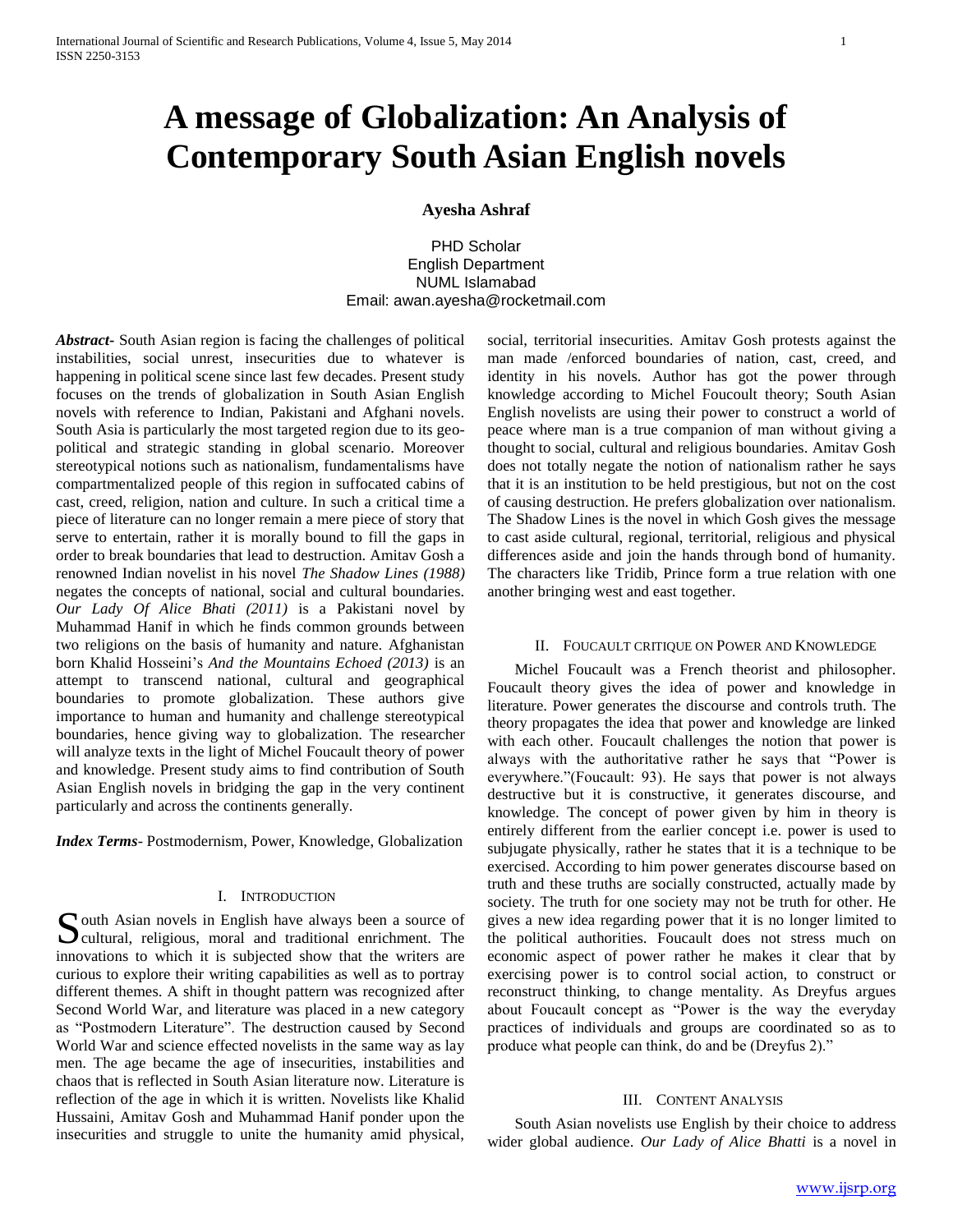which Muhammad Hanif as the author has deployed power through the character of Christian nurse Alice at Sacred heart hospital. Alice Bhatti is below ordinary by her status in the novel, her low cast, being a girl from minority, tag of spending considerable time in prison makes her presence an "absence" in the social set up of hospital. Alice by her power of spiritualism uses the knowledge of religion and recovers dead baby, almost a miracle quite unexpected from low class lady like her. She controls people by her unseen power and they come to get spiritual treatment from her and not from medical staff. Hanif being a Muslim defends Alice, a Christian lady full of virtue it's a step towards creating a homogeneous global world where every religion is practiced freely on its values. Hanif rightly believes that every religion is based on a purpose to make this world a peaceful place for living, but so called social, cultural, religious boundaries serve to trap and create gap between humans. Hanif as an author generates a discourse that produces the knowledge of accepting Christian as virtuous as any other religion can be. As he states depicts through the character of Alice that she refused to entertain the immoral demands of one of the male attendants of a patient during her night shift duty. The attendant used the power of pistol to harass her and make her obey his demands. As it is stated,

 "The barrel of the pistol hits her face and Alice is slapped again, hard. She still thinks she hasn't done anything to deserve this, but she has made up her mind to go through with it (Hanif 89)".

 It was her power that when she was forced to subjugate to physical desires of male attendant of a patient she despite being "powerless" as a nurse inflicts pain on the man with blade without giving a thought to the dire consequences afterwards.Father of Alice: Joseph Bhatti though a Christian but knows Islamic ayahs and he recites these in the time of need, it shows that he believes in both the religion truly. This is the message of tolerance, flexibility and to respect every religion.

 From Foucaultian perspective it is clear that power is not always the entity of authority rather an ordinary person can show power and control authority as Alice does. In *The Shadow Lines* Amitav Gosh has propagated the idea of a world that has no formal boundaries of nation. Tridib is the character who by virtue of power decides to live life of a free man, to whom all the world seems a single country. All the characters in the novel mix up with one another without thinking of nationality and social position to give a message as they are brothers and sisters in global world. Amitav in an interview revealed that the riot lead by Hindus against Sikhs made him think that nationalism and religious fixation leading to destroy and tear away the spiritual bond of humanity. This was the inspiration behind The Shadow Lines. "Social problems like hindu-muslim riots are seen through the eyes of Tridib, Thamma and the narrator (Baskaran, Indu 48)." Khalid Hosseini in *And the Mountains Echoed* transcends the geographical, cultural, social and national boundaries by starting from Afghanistan, than to Kabul, Paris and California. These novels are a sign of hope amid physical, national, territorial and cultural insecurities. The novel portrays that how groups of people from different nationalities are brought together by virtue of fate and they form a strong unbreakable acquaintance. This is the power that is used by them to construct a peaceful relation by their knowledge of social requirement i.e.

peace and stability. The author by his power generates a discourse that gives the knowledge to the reader with what he/she can identify her/himself. As stated in Express Tribune a leading English news paper "And The Mountains Echoed" is a story of reinventing oneself, it resounds with each one of us".(Kazmi, Express). In a way Hussaini tries to undo what war did in Afghanistan, it has not only caused the mental and physical distances but also a great damage beyond recovery. "Afghanistan, buried under layers of war, that Hosseini unearths.( The Daily Beast). Hosseini by power of generating a discourse imparts the knowledge to global audience that Afghanis are not always terrorists; similarly he shows a friendly human side of English men by engaging them in bond of humanity with natives of Afghanistan. In a way Hosseini makes an attempt to remove perception of the people from both divide i.e. Afghanistan and America (East). The characters of Abdullah, Saboor, Pari, Suleiman, Nila and Nabi exercise their power and control their social relation. Parwana and her sister use their power to challenge traditional values that serve to block their way to self grooming, so they by theory of power and knowledge control their social action. Pari marries a foreigner named Eric and they both develop a good friendly marital relation, Pari is contended where she is living very far from her home land. It is the bond of humanity, love and care through which they both are tied with each other and she feels complete. "The old feelings she has always had- that there is an absence of something- has dulled (Hossini 224)". The South Asian writers are using power of their writings and they influence people to come together to construct a peaceful living place.

## IV. CONCLUSION

 South Asian writers strive to promote globalization through their novels. They stress on the recognition of easy things, while boundaries create complexities. Michel Foucault theory of power and knowledge changes the concept of power, as it was thought earlier to be in possession of authoritative people but now through these novels we come to see that power is at hands with lay man, power lies with author, and power lies with reader. The Shadow Lines show that how ordinary people show their freedom to breach the power conventional ideas of nationalization and move forward to form unbreakable friendship. Through Foucault theory of power and knowledge the South Asian novelists have transformed from mere writers into maker of peaceful world by generating discourse of humanity. Writers are governing themselves to produce their version of truth. South Asian writers are deploying power not to gain dominance but to bridge the gap between the people of global world positively. These selected novels specifically and many other contemporary South Asian English novels are addressing not only local but global audience and removing misunderstandings developed by political, geographical and national differences.

#### **REFERENCES**

- [1] Gosh, Amitav. The Shadow Lines, India: Ravi Dayal, 1998
- [2] Hossini, Khalid. And the Mountains Echoed, London: Bloomsbury, 2013.